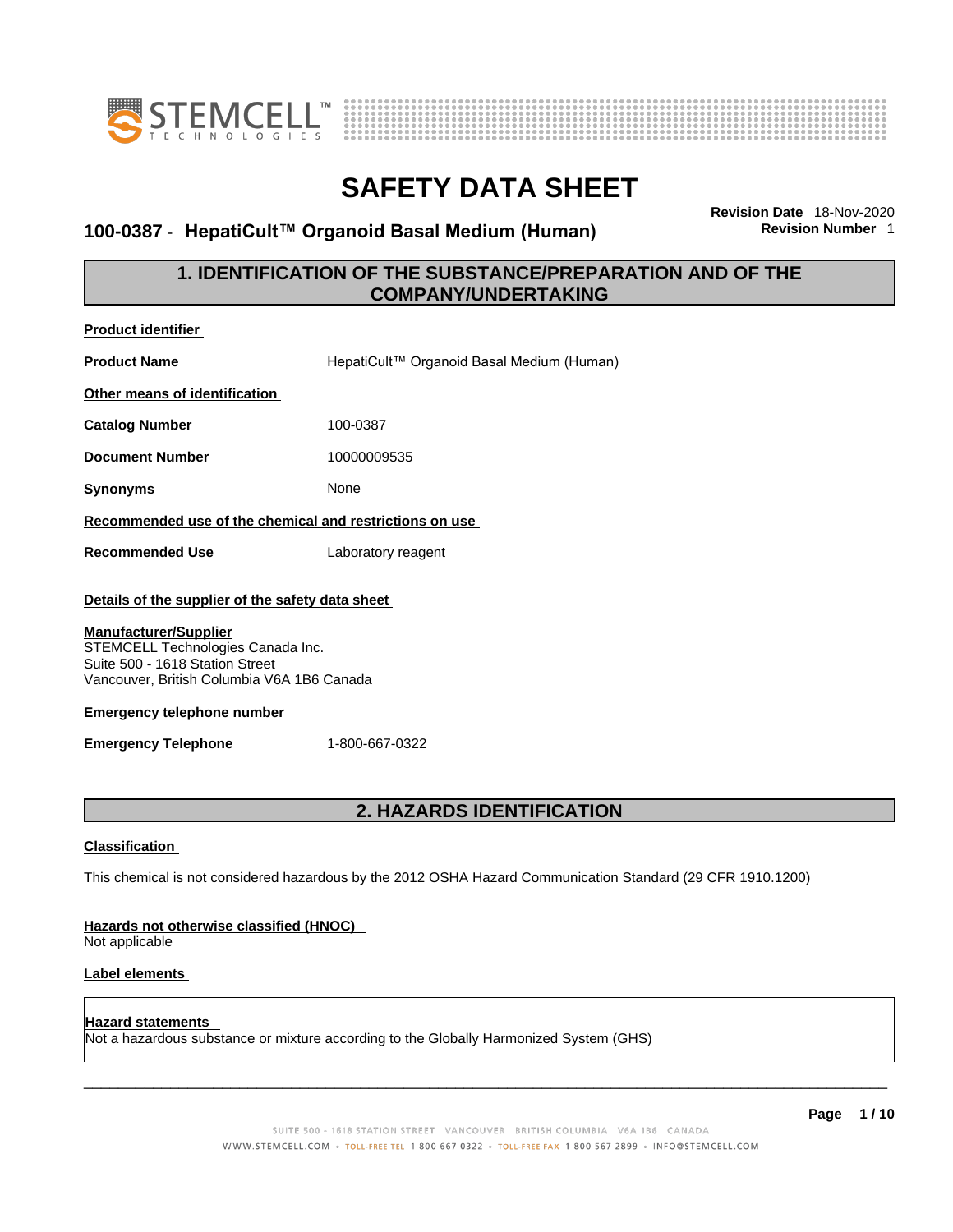



# \_\_\_\_\_\_\_\_\_\_\_\_\_\_\_\_\_\_\_\_\_\_\_\_\_\_\_\_\_\_\_\_\_\_\_\_\_\_\_\_\_\_\_\_\_\_\_\_\_\_\_\_\_\_\_\_\_\_\_\_\_\_\_\_\_\_\_\_\_\_\_\_\_\_\_\_\_\_\_\_\_\_\_\_\_\_\_\_\_\_\_\_\_ **Revision Date** 18-Nov-2020 **100-0387** - **HepatiCult™ Organoid Basal Medium (Human) Revision Number** 1

The product contains no substances which at their given concentration, are considered to be hazardous to health.

**Appearance** Clear **Physical state** Liquid

**Odor** No information available

**Other Information**  Not applicable

**Unknown acute toxicity** 3.36E-06 % of the mixtureconsists of ingredient(s) of unknown toxicity

3.36E-06 % of the mixture consists of ingredient(s) of unknown acute oral toxicity

 $3.36E-06$  % of the mixture consists of ingredient(s) of unknown acute dermal toxicity

3.36E-06 % of the mixture consists of ingredient(s) of unknown acute inhalation toxicity (gas)

3.36E-06 % of the mixture consists of ingredient(s) of unknown acute inhalation toxicity (vapor)

3.36E-06 % of the mixture consists of ingredient(s) of unknown acute inhalation toxicity (dust/mist)

#### **3. COMPOSITION/INFORMATION ON INGREDIENTS**

#### **Substance**

Not applicable.

#### **Mixture**

Not a hazardous substance or mixture according to the Globally Harmonized System (GHS)

\*The exact percentage (concentration) of composition has been withheld as a trade secret.

#### **4. FIRST AID MEASURES**

#### **Description of first aid measures**

| <b>Inhalation</b>   | Remove to fresh air.                                                                                                    |
|---------------------|-------------------------------------------------------------------------------------------------------------------------|
| Eye contact         | Rinse thoroughly with plenty of water for at least 15 minutes, lifting lower and upper eyelids.<br>Consult a physician. |
| <b>Skin contact</b> | Wash skin with soap and water.                                                                                          |
| <b>Ingestion</b>    | Clean mouth with water and drink afterwards plenty of water.                                                            |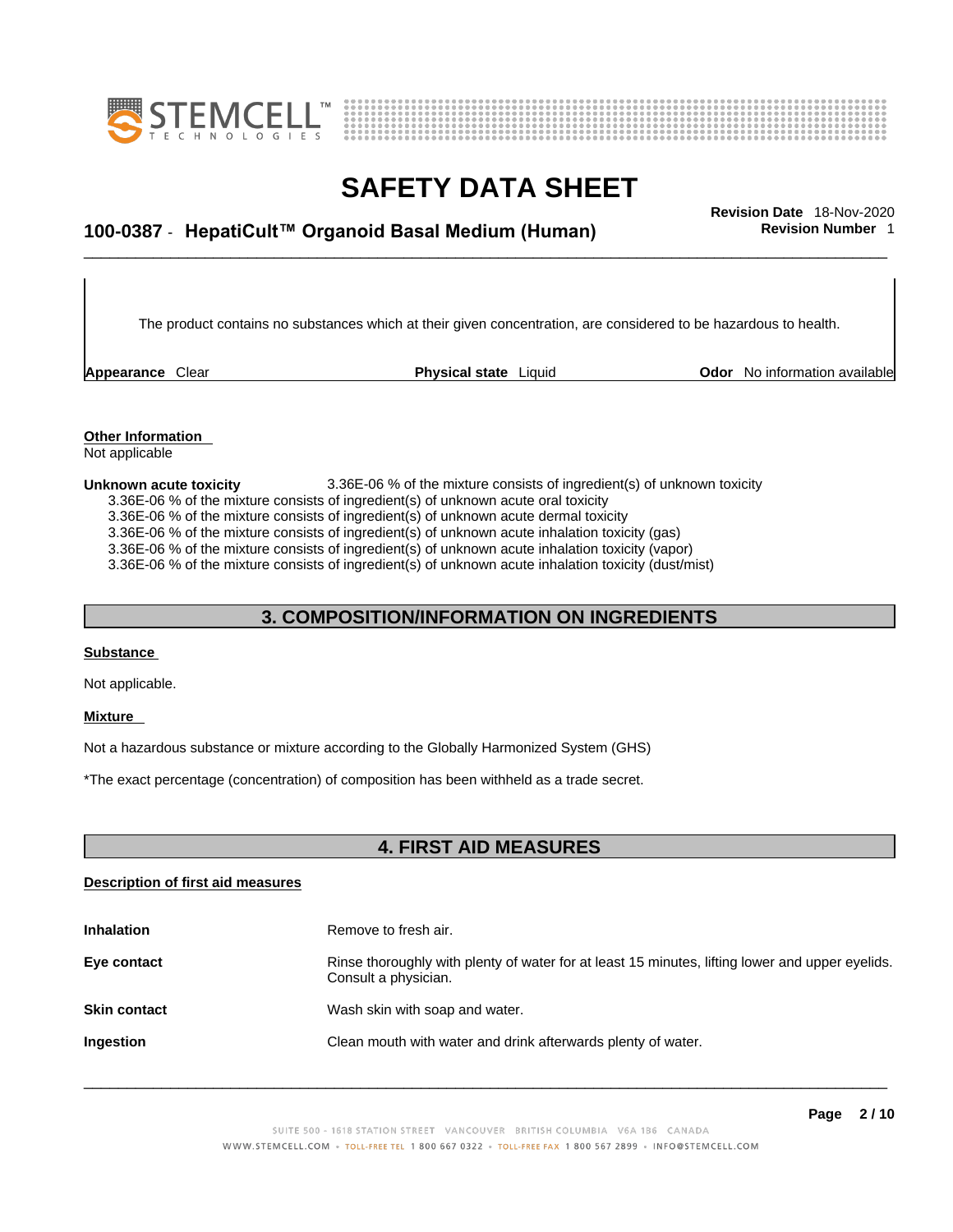



# \_\_\_\_\_\_\_\_\_\_\_\_\_\_\_\_\_\_\_\_\_\_\_\_\_\_\_\_\_\_\_\_\_\_\_\_\_\_\_\_\_\_\_\_\_\_\_\_\_\_\_\_\_\_\_\_\_\_\_\_\_\_\_\_\_\_\_\_\_\_\_\_\_\_\_\_\_\_\_\_\_\_\_\_\_\_\_\_\_\_\_\_\_ **Revision Date** 18-Nov-2020 **100-0387** - **HepatiCult™ Organoid Basal Medium (Human) Revision Number** 1

| Most important symptoms and effects, both acute and delayed                                                      |                                                                                                                                       |
|------------------------------------------------------------------------------------------------------------------|---------------------------------------------------------------------------------------------------------------------------------------|
| <b>Symptoms</b>                                                                                                  | No information available.                                                                                                             |
|                                                                                                                  | Indication of any immediate medical attention and special treatment needed                                                            |
| Note to physicians                                                                                               | Treat symptomatically.                                                                                                                |
|                                                                                                                  | <b>5. FIRE-FIGHTING MEASURES</b>                                                                                                      |
| <b>Suitable Extinguishing Media</b>                                                                              | Use extinguishing measures that are appropriate to local circumstances and the<br>surrounding environment.                            |
| Unsuitable extinguishing media                                                                                   | CAUTION: Use of water spray when fighting fire may be inefficient.                                                                    |
| Specific hazards arising from the<br>chemical                                                                    | No information available.                                                                                                             |
| <b>Explosion data</b><br><b>Sensitivity to Mechanical Impact None.</b><br><b>Sensitivity to Static Discharge</b> | None.                                                                                                                                 |
| Special protective equipment for<br>fire-fighters                                                                | Firefighters should wear self-contained breathing apparatus and full firefighting turnout<br>gear. Use personal protection equipment. |

### **6. ACCIDENTAL RELEASE MEASURES**

#### **Personal precautions, protective equipment and emergency procedures**

| Ensure adequate ventilation.                                                         |  |  |
|--------------------------------------------------------------------------------------|--|--|
|                                                                                      |  |  |
|                                                                                      |  |  |
| See Section 12 for additional Ecological Information.                                |  |  |
| Methods and material for containment and cleaning up                                 |  |  |
| Prevent further leakage or spillage if safe to do so.                                |  |  |
| Pick up and transfer to properly labeled containers.                                 |  |  |
| Clean contaminated objects and areas thoroughly observing environmental regulations. |  |  |
|                                                                                      |  |  |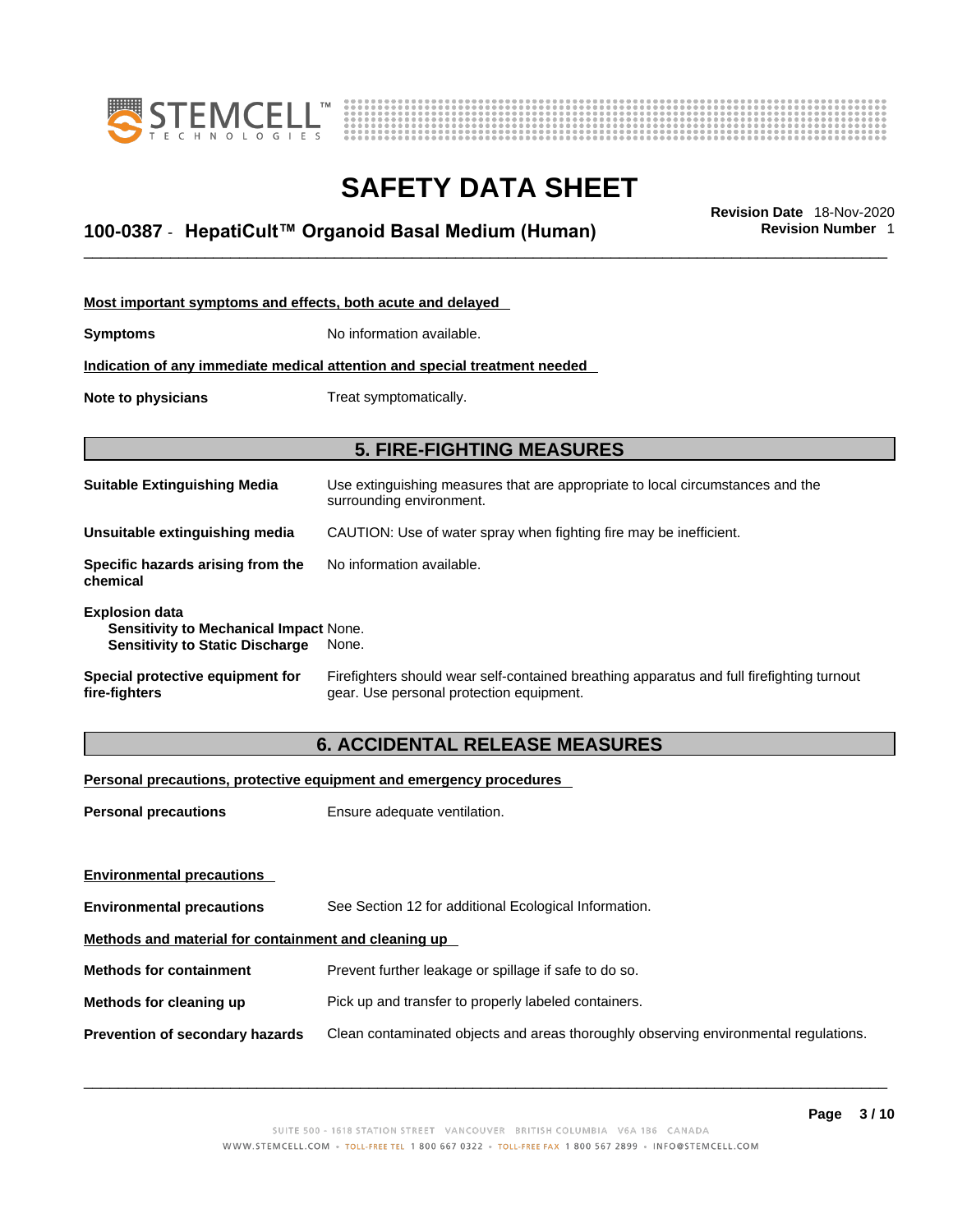



# \_\_\_\_\_\_\_\_\_\_\_\_\_\_\_\_\_\_\_\_\_\_\_\_\_\_\_\_\_\_\_\_\_\_\_\_\_\_\_\_\_\_\_\_\_\_\_\_\_\_\_\_\_\_\_\_\_\_\_\_\_\_\_\_\_\_\_\_\_\_\_\_\_\_\_\_\_\_\_\_\_\_\_\_\_\_\_\_\_\_\_\_\_ **Revision Date** 18-Nov-2020 **100-0387** - **HepatiCult™ Organoid Basal Medium (Human) Revision Number** 1

|                                                              | 7. HANDLING AND STORAGE                                                                                                                                                     |
|--------------------------------------------------------------|-----------------------------------------------------------------------------------------------------------------------------------------------------------------------------|
| <b>Precautions for safe handling</b>                         |                                                                                                                                                                             |
| Advice on safe handling                                      | Handle in accordance with good industrial hygiene and safety practice.                                                                                                      |
| Conditions for safe storage, including any incompatibilities |                                                                                                                                                                             |
| <b>Storage Conditions</b>                                    | Store in accordance with information listed on the Product Information Sheet (PIS).                                                                                         |
|                                                              | 8. EXPOSURE CONTROLS/PERSONAL PROTECTION                                                                                                                                    |
| <b>Control parameters</b>                                    |                                                                                                                                                                             |
| <b>Exposure Limits</b>                                       | This product, as supplied, does not contain any hazardous materials with occupational<br>exposure limits established by the region specific regulatory bodies.              |
| <b>Appropriate engineering controls</b>                      |                                                                                                                                                                             |
| <b>Engineering controls</b>                                  | <b>Showers</b><br>Eyewash stations<br>Ventilation systems.                                                                                                                  |
|                                                              | Individual protection measures, such as personal protective equipment                                                                                                       |
| <b>Eye/face protection</b>                                   | No special protective equipment required.                                                                                                                                   |
| Skin and body protection                                     | No special protective equipment required.                                                                                                                                   |
| <b>Respiratory protection</b>                                | No protective equipment is needed under normal use conditions. If exposure limits are<br>exceeded or irritation is experienced, ventilation and evacuation may be required. |
| <b>General hygiene considerations</b>                        | Handle in accordance with good industrial hygiene and safety practice.                                                                                                      |

### **9. PHYSICAL AND CHEMICAL PROPERTIES**

**Information on basic physical and chemical properties Physical state** Liquid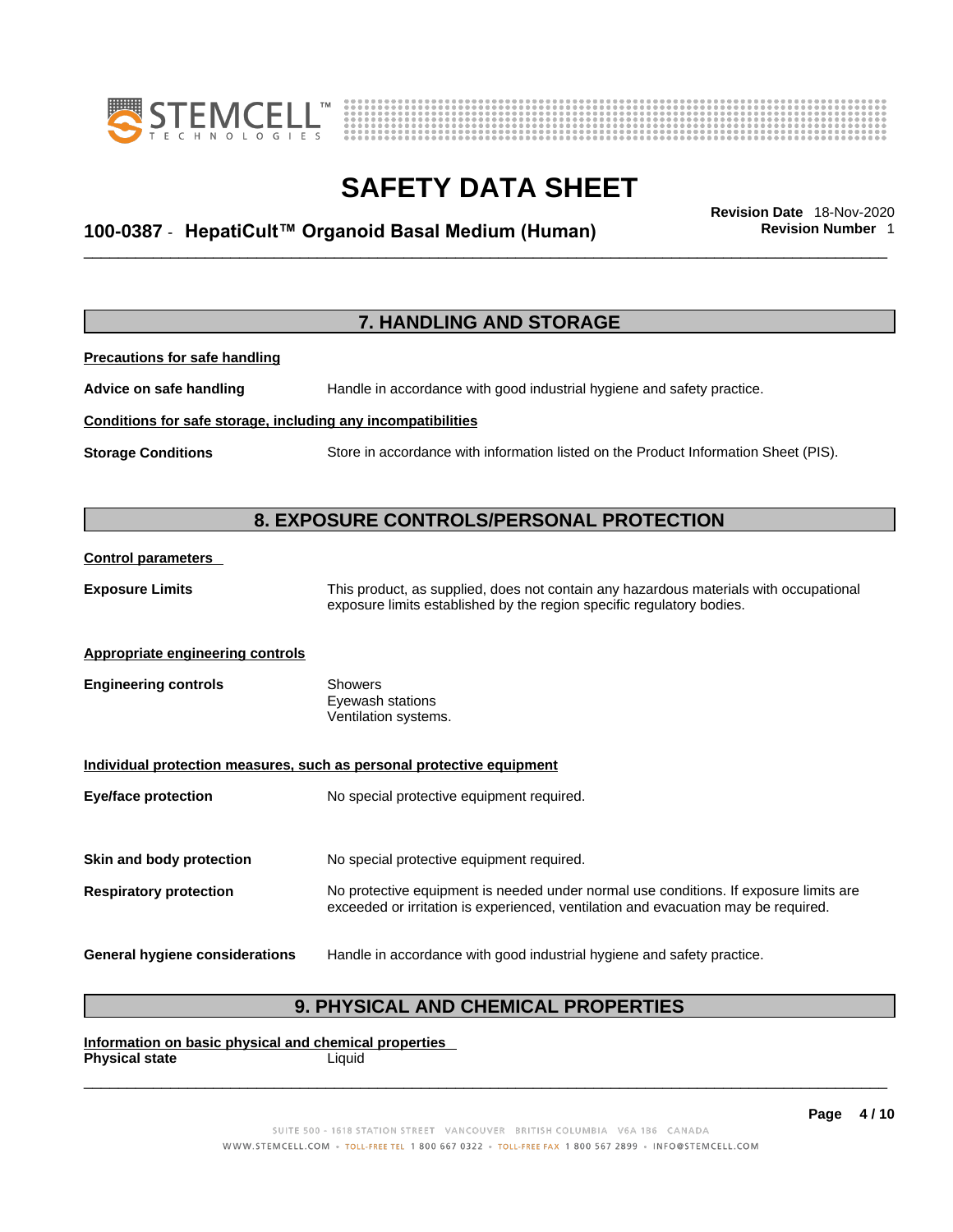



# \_\_\_\_\_\_\_\_\_\_\_\_\_\_\_\_\_\_\_\_\_\_\_\_\_\_\_\_\_\_\_\_\_\_\_\_\_\_\_\_\_\_\_\_\_\_\_\_\_\_\_\_\_\_\_\_\_\_\_\_\_\_\_\_\_\_\_\_\_\_\_\_\_\_\_\_\_\_\_\_\_\_\_\_\_\_\_\_\_\_\_\_\_ **Revision Date** 18-Nov-2020 **100-0387** - **HepatiCult™ Organoid Basal Medium (Human) Revision Number** 1

**Appearance** Clear<br> **Color** 

**Explosive properties**<br> **Calculation available**<br> **Oxidizing properties**<br>
No information available **Oxidizing properties Property CONSCRUTE ACCORDING METHOD Values and METHOD Remarks • Method pH** No data available<br> **No data available**<br>
No data available **Flash point** No data available **Upper flammability limit:** No data available **Lower flammability limit:** No data available **Relative density Decomposition temperature** No data available<br>**Kinematic viscosity** No data available

**Other Information** 

**Color** red **Odor No information available**<br> **Odor threshold No information available No information available** 

### **Melting point / freezing point** No data available None known<br> **Rojling point / bojling range** No data available None known **Boiling point / boiling range** No data available None known<br> **Flash point** None known<br>
No data available None Known None known **Evaporation rate Cone Cone Access Mone Cone Cone Cone Access Provident Cone Cone Access Provident Cone known<br>
<b>Flammability (solid. gas)** No data available Cone Cone Known **Flammability (solid, gas)** No data available None known **Flammability Limit in Air None known None known Vapor pressure** 1980 in the Modata available 1980 in the Known None known<br> **Vapor density** 1980 in the None Known None known None known **Vapor density** No data available None known **Water solubility** No data available None known **Solubility in other solvents** No data available None known **Partition coefficient**<br> **Autoignition temperature**<br>
No data available None None known<br>
None known **Autoignition temperature** Mo data available Mone known<br> **Decomposition temperature** No data available None Known **Kinematic viscosity No data available None known**<br> **Discussible No data available None known**<br>
None known **Dynamic viscosity No data available None known**

**Softening point**<br> **Molecular weight**<br> **Molecular weight**<br> **Molecular weight**<br> **Molecular weight No information available Molecular formula** No information available **VOC Content (%)**<br> **Content (%)**<br>
No information available<br>
No information available **No information available Bulk density No information available** 

#### **10. STABILITY AND REACTIVITY**

| <b>Reactivity</b>                                                       | No information available.                 |
|-------------------------------------------------------------------------|-------------------------------------------|
| <b>Chemical stability</b>                                               | Stable under normal conditions.           |
| <b>Possibility of hazardous reactions</b> None under normal processing. |                                           |
| <b>Conditions to avoid</b>                                              | None known based on information supplied. |
| Incompatible materials                                                  | None known based on information supplied. |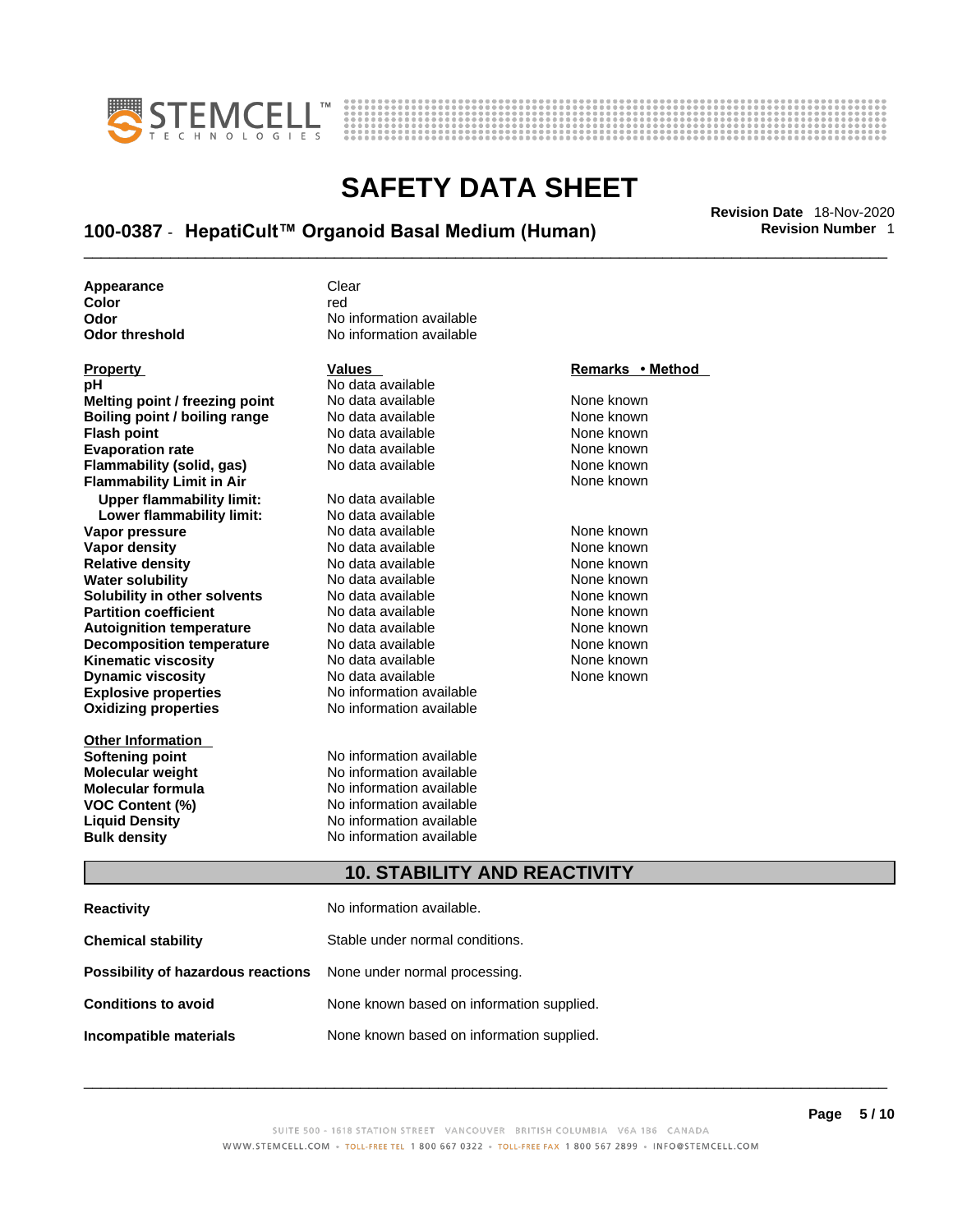



# \_\_\_\_\_\_\_\_\_\_\_\_\_\_\_\_\_\_\_\_\_\_\_\_\_\_\_\_\_\_\_\_\_\_\_\_\_\_\_\_\_\_\_\_\_\_\_\_\_\_\_\_\_\_\_\_\_\_\_\_\_\_\_\_\_\_\_\_\_\_\_\_\_\_\_\_\_\_\_\_\_\_\_\_\_\_\_\_\_\_\_\_\_ **Revision Date** 18-Nov-2020 **100-0387** - **HepatiCult™ Organoid Basal Medium (Human) Revision Number** 1

**Hazardous decomposition products** None known based on information supplied.

#### **11. TOXICOLOGICAL INFORMATION**

**Information on likely routes of exposure**

**Product Information**

| <b>Numerical measures of toxicity</b> |                                                                              |
|---------------------------------------|------------------------------------------------------------------------------|
| <b>Symptoms</b>                       | No information available.                                                    |
|                                       | Symptoms related to the physical, chemical and toxicological characteristics |
| Ingestion                             | Specific test data for the substance or mixture is not available.            |
| <b>Skin contact</b>                   | Specific test data for the substance or mixture is not available.            |
| Eye contact                           | Specific test data for the substance or mixture is not available.            |
| <b>Inhalation</b>                     | Specific test data for the substance or mixture is not available.            |
|                                       |                                                                              |

**Unknown acute toxicity** 3.36E-06 % of the mixtureconsists of ingredient(s) of unknown toxicity 3.36E-06 % of the mixture consists of ingredient(s) of unknown acute oral toxicity 3.36E-06 % of the mixture consists of ingredient(s) of unknown acute dermal toxicity 3.36E-06 % of the mixture consists of ingredient(s) of unknown acute inhalation toxicity (gas) 3.36E-06 % of the mixture consists of ingredient(s) of unknown acute inhalation toxicity (vapor) 3.36E-06 % of the mixture consists of ingredient(s) of unknown acute inhalation toxicity (dust/mist) Product Information

#### **Delayed and immediate effects as well as chronic effects from short and long-term exposure**

| <b>Skin corrosion/irritation</b>                                | No information available. |
|-----------------------------------------------------------------|---------------------------|
| <b>Product Information</b>                                      |                           |
| Serious eye damage/eye irritation<br><b>Product Information</b> | No information available. |
| Respiratory or skin sensitization<br><b>Product Information</b> | No information available. |
| <b>Germ cell mutagenicity</b>                                   | No information available. |
|                                                                 |                           |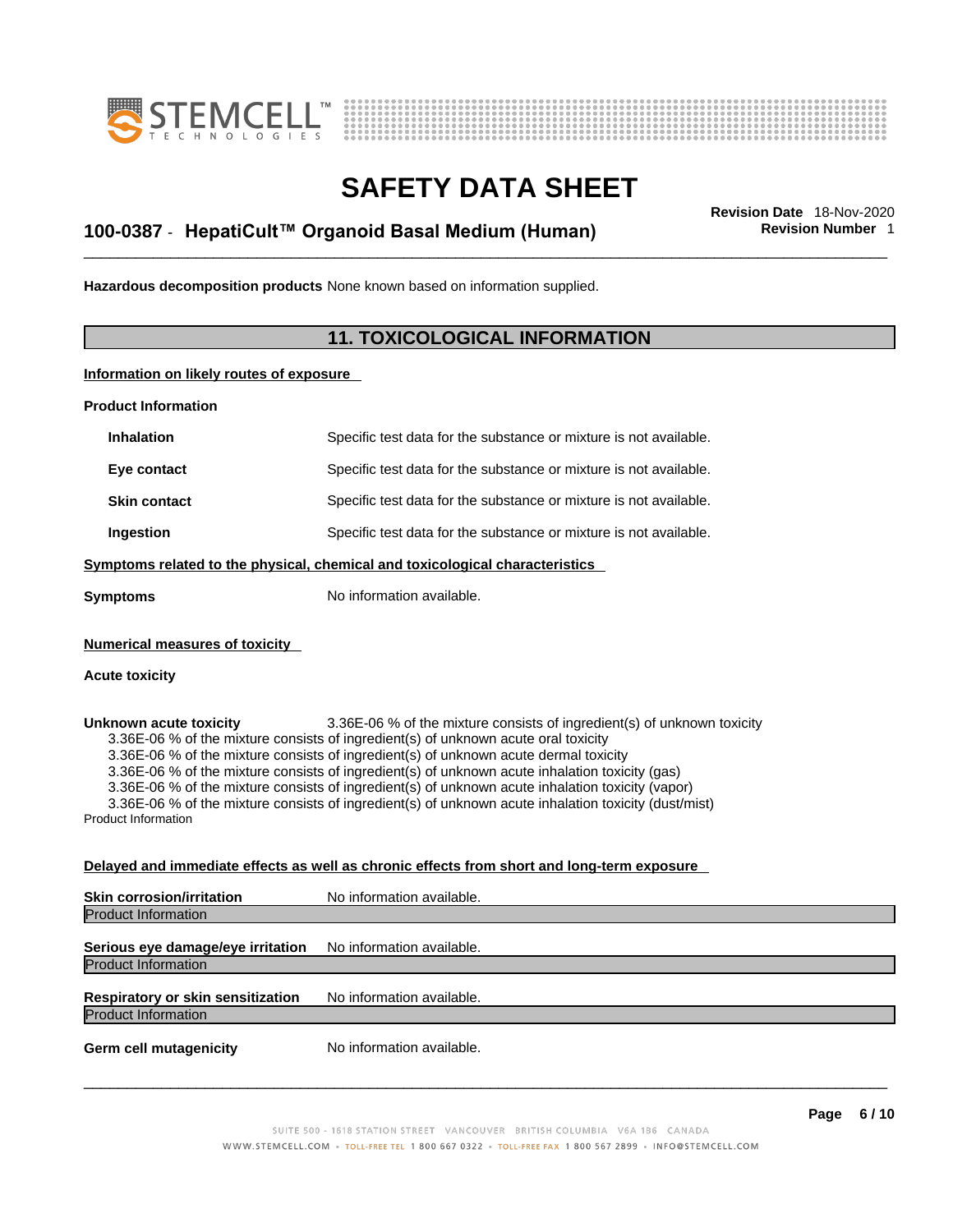



# \_\_\_\_\_\_\_\_\_\_\_\_\_\_\_\_\_\_\_\_\_\_\_\_\_\_\_\_\_\_\_\_\_\_\_\_\_\_\_\_\_\_\_\_\_\_\_\_\_\_\_\_\_\_\_\_\_\_\_\_\_\_\_\_\_\_\_\_\_\_\_\_\_\_\_\_\_\_\_\_\_\_\_\_\_\_\_\_\_\_\_\_\_ **Revision Date** 18-Nov-2020 **100-0387** - **HepatiCult™ Organoid Basal Medium (Human) Revision Number** 1

| <b>Product Information</b>             |                                                                                                                    |  |
|----------------------------------------|--------------------------------------------------------------------------------------------------------------------|--|
| Carcinogenicity                        | No information available.                                                                                          |  |
| <b>Reproductive toxicity</b>           | No information available.<br><b>Product Information</b>                                                            |  |
| <b>STOT - single exposure</b>          | No information available.<br><b>Product Information</b>                                                            |  |
| <b>STOT - repeated exposure</b>        | No information available.<br><b>Product Information</b>                                                            |  |
| <b>Aspiration hazard</b>               | No information available.                                                                                          |  |
|                                        | <b>12. ECOLOGICAL INFORMATION</b>                                                                                  |  |
| <b>Ecotoxicity</b>                     | <b>Product Information</b>                                                                                         |  |
|                                        |                                                                                                                    |  |
| <b>Persistence and degradability</b>   | No information available.                                                                                          |  |
| <b>Bioaccumulation</b>                 | There is no data for this product.                                                                                 |  |
| Other adverse effects                  | No information available.                                                                                          |  |
| <b>13. DISPOSAL CONSIDERATIONS</b>     |                                                                                                                    |  |
| <b>Waste treatment methods</b>         |                                                                                                                    |  |
| Waste from residues/unused<br>products | Dispose of in accordance with local regulations. Dispose of waste in accordance with<br>environmental legislation. |  |
| <b>Contaminated packaging</b>          | Do not reuse empty containers.                                                                                     |  |
|                                        |                                                                                                                    |  |

### **14. TRANSPORT INFORMATION**

DOT Not regulated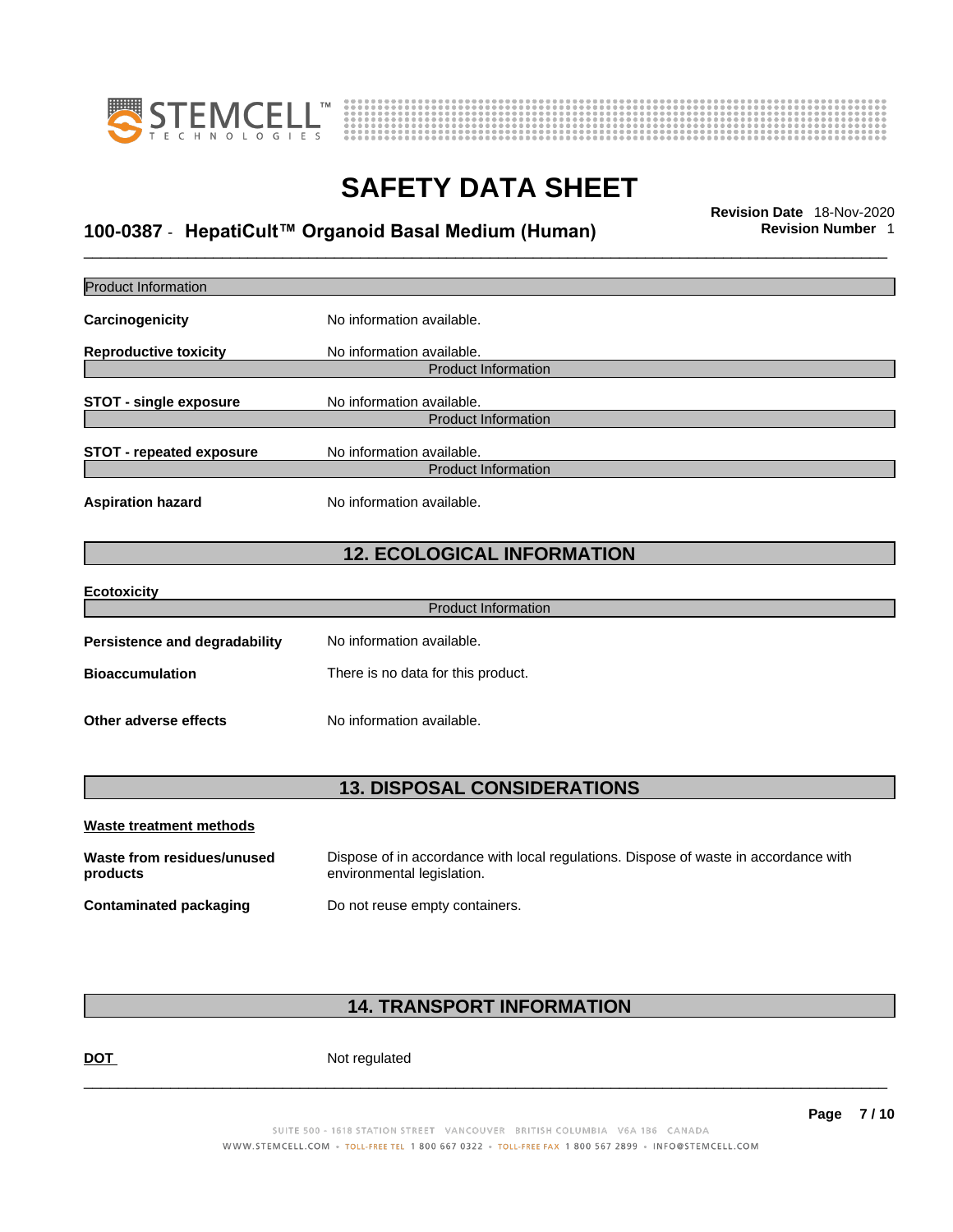



# \_\_\_\_\_\_\_\_\_\_\_\_\_\_\_\_\_\_\_\_\_\_\_\_\_\_\_\_\_\_\_\_\_\_\_\_\_\_\_\_\_\_\_\_\_\_\_\_\_\_\_\_\_\_\_\_\_\_\_\_\_\_\_\_\_\_\_\_\_\_\_\_\_\_\_\_\_\_\_\_\_\_\_\_\_\_\_\_\_\_\_\_\_ **Revision Date** 18-Nov-2020 **100-0387** - **HepatiCult™ Organoid Basal Medium (Human) Revision Number** 1

| <b>TDG</b>  | Not regulated |
|-------------|---------------|
| <b>MEX</b>  | Not regulated |
| ICAO (air)  | Not regulated |
| <b>IATA</b> | Not regulated |
| <b>IMDG</b> | Not regulated |
| <b>RID</b>  | Not regulated |
| <b>ADR</b>  | Not regulated |
| <b>ADN</b>  | Not regulated |

#### **15. REGULATORY INFORMATION**

| <b>International Inventories</b> |                 |  |
|----------------------------------|-----------------|--|
| <b>TSCA</b>                      | Does not comply |  |
| <b>DSL/NDSL</b>                  | Does not comply |  |
| <b>EINECS/ELINCS</b>             | Does not comply |  |
| <b>ENCS</b>                      | Does not comply |  |
| <b>IECSC</b>                     | Does not comply |  |
| <b>KECL</b>                      | Does not comply |  |
| <b>PICCS</b>                     | Does not comply |  |
| <b>AICS</b>                      | Does not comply |  |
|                                  |                 |  |

 **Legend:** 

 **TSCA** - United States Toxic Substances Control Act Section 8(b) Inventory

 **DSL/NDSL** - Canadian Domestic Substances List/Non-Domestic Substances List

 **EINECS/ELINCS** - European Inventory of Existing Chemical Substances/European List of Notified Chemical Substances

 **ENCS** - Japan Existing and New Chemical Substances

 **IECSC** - China Inventory of Existing Chemical Substances

 **KECL** - Korean Existing and Evaluated Chemical Substances

 **PICCS** - Philippines Inventory of Chemicals and Chemical Substances

 **AICS** - Australian Inventory of Chemical Substances

#### **US Federal Regulations**

#### **SARA 313**

Section 313 of Title III of the Superfund Amendments and Reauthorization Act of 1986 (SARA). This product does not contain any chemicals which are subject to the reporting requirements of the Act and Title 40 of the Code of Federal Regulations, Part 372.

| No |  |
|----|--|
| No |  |
|    |  |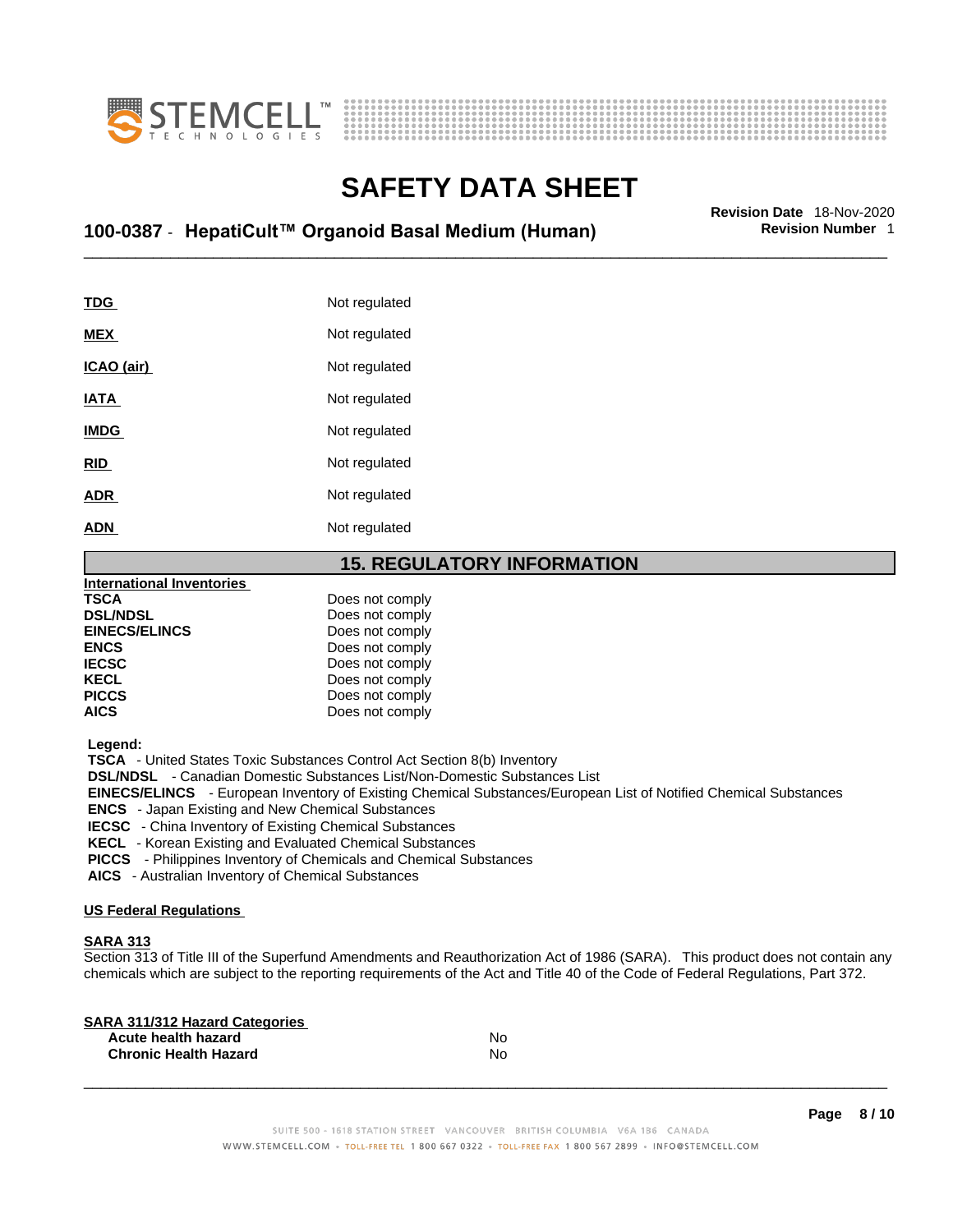



# \_\_\_\_\_\_\_\_\_\_\_\_\_\_\_\_\_\_\_\_\_\_\_\_\_\_\_\_\_\_\_\_\_\_\_\_\_\_\_\_\_\_\_\_\_\_\_\_\_\_\_\_\_\_\_\_\_\_\_\_\_\_\_\_\_\_\_\_\_\_\_\_\_\_\_\_\_\_\_\_\_\_\_\_\_\_\_\_\_\_\_\_\_ **Revision Date** 18-Nov-2020 **100-0387** - **HepatiCult™ Organoid Basal Medium (Human) Revision Number** 1

| Fire hazard                       | No |
|-----------------------------------|----|
| Sudden release of pressure hazard | No |
| <b>Reactive Hazard</b>            | No |

#### **CWA** (Clean Water Act)

This product does not contain any substances regulated as pollutants pursuant to the Clean Water Act (40 CFR 122.21 and 40 CFR 122.42).

#### **CERCLA**

This material, as supplied, does not contain any substances regulated as hazardous substances under the Comprehensive Environmental Response Compensation and Liability Act (CERCLA) (40 CFR 302) or the Superfund Amendments and Reauthorization Act (SARA) (40 CFR 355). There may be specific reporting requirements at the local, regional, or state level pertaining to releases of this material.

#### **US State Regulations**

#### **California Proposition 65**

This product does not contain any Proposition 65 chemicals.

#### **U.S. State Right-to-Know Regulations**

#### **US State Regulations**

| Chemical name | <b>New Jersey</b> | <b>Massachusetts</b> | Pennsylvania |
|---------------|-------------------|----------------------|--------------|
| Water         |                   |                      |              |
| 7732-18-5     |                   |                      |              |

#### **U.S. EPA Label Information**

**EPA Pesticide Registration Number** Not applicable

#### **16. OTHER INFORMATION, INCLUDING DATE OF PREPARATION OF THE LAST REVISION**

**Prepared By, State Control. STEMCELL Technologies Canada Inc.** Cuality Control. STEMCELL Technologies Canada Inc.

**Revision Date** 18-Nov-2020

**Revision Note** Noinformation available.

#### **Disclaimer**

The information provided in this Safety Data Sheet is correct to the best of our knowledge, information and belief at the date of its publication. The information given is designed only as a guidance for safe handling, use, processing, storage, transportation, disposal and release and is not to be considered a warranty or quality specification. The information relates only to the specific material designated and may not be valid for such material used in combination with any other